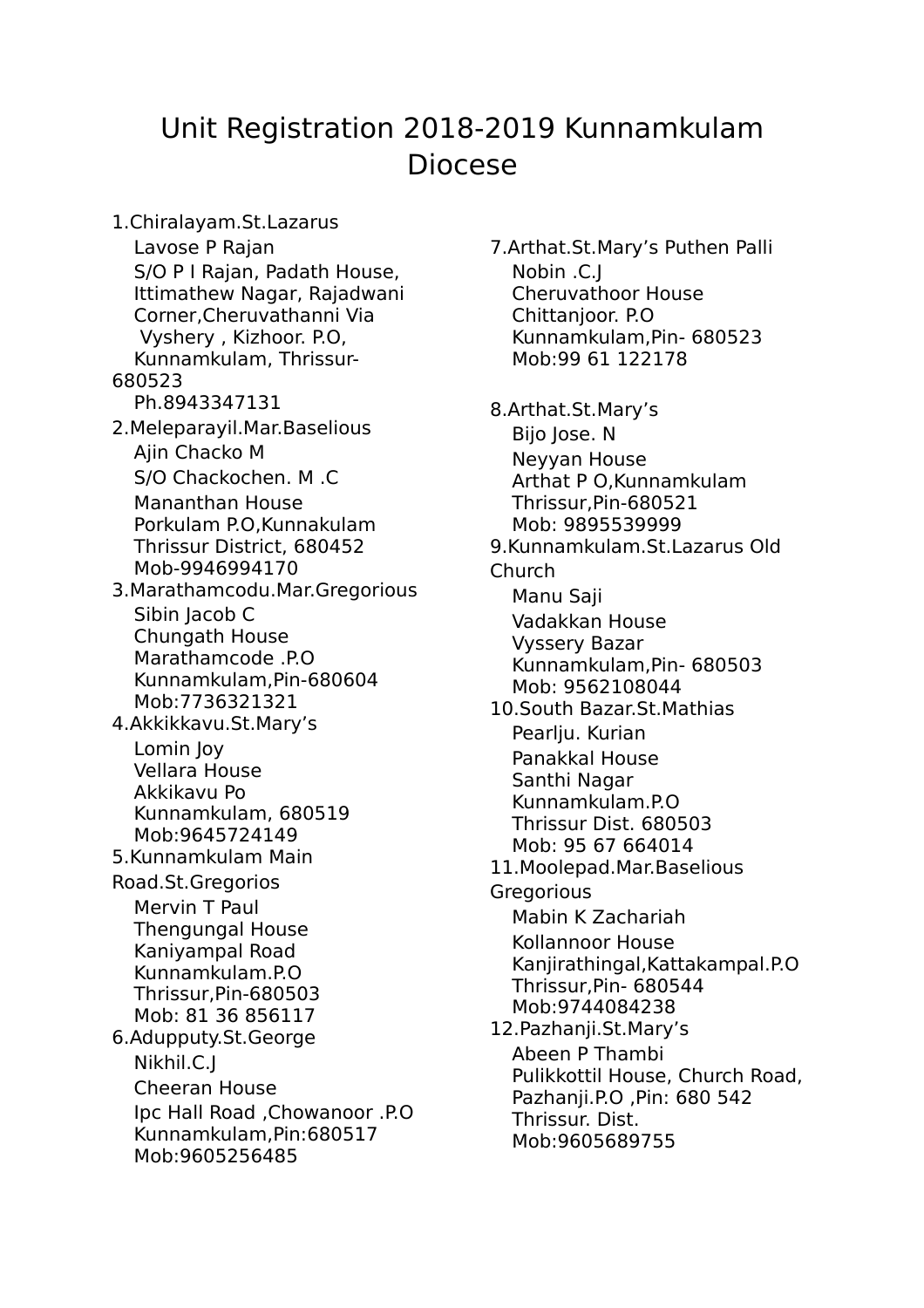13.Peruthuruthy.Mar.Baselious Subin B Pulikkoden Pulikkottil House Perumthuruthy Perumthuruthy.P.O Thrissur,Pin- 680542 Mob:8606236140 14.Chelakkara.St.George Vinil V.C Vadakkan House Venganellur (P.O) Chelakkara Thrissur (Dt) Pin: 680586 Mob: 7403519472 15.Ottupara.St.George Binu K.Y Kannimelparambil (H) Minalur Po,Thrissur ,Pin:680581 Mob:8281139542 16.Parambayi.St.George Jain Jolly Mannachirayil House Poomala P.O,Thrissur,Pin-680581 Mob : 9633477161 17.Manalithara.St.Johns Balu Paul Puthankalappurayil House Manalithara P.O Nalamkode Thrissur Pin : 680589 Mob: 9790839345 18.West Mangad.St.Gregorious Justin.C.J Cheeran House West Mangad Mangad.P.O,Kunnamkulam Thrissur, Pin: 680542 Mob: 9656318307 19.Kottol.St.Gregorious Sibin P B Pazhunnan House North Kottol Karikkad.P.O,Kunnamkulam Thrissur, Pin 680 519

20.Karikkad.St.Mary's Bibin Thambi K Koothur House Karikkad .P.O,North Karikkad Kunnamkulam,Thrissur,Pin:- 680519 Mob: 9497052290 21.Aynoor.St.George Anil Jacob M Manathan House Aynoor ,Pazhaji. P.O Kunnamkulam,Thrissur,Pin-680542 Mob: 7736660953 22.Kattakampal.St.Ignatious Frejin Effry Tholath S/O Effry Chariyan Tholath House Pallattumury Road Kattakampal Po, Kunnamkulam Thrissur, Pin 680544 Mob:9961405173, 8943405173 23.Vysserry.St.Gregorious Grigory Jacob Kanjirathinkal House Vysserry, Kunnamkulam.P.O Thrissur,Pin- 680503 Mob: 9645466443 24.Ayyamparambu.St.Mary's Jean Solomon K Shaji Kidangan House, Ayyamparambu, Akathiyur P.O, Kunnamkulam Thrissur, Pin: 680519 Mob:+91 95392 48059 25.Chowwannor.St.Gregorious Rev.Fr George Cheeran Cheern House Block Road, Chowannoor. P. O Thrissur Dst.680517 26.Eyyal. St.Thomas Rev.Fr. Verghese Lal Pankeyil House Sh Mount.P.O,Kottayam,Pin-686008

Mob:9645643802